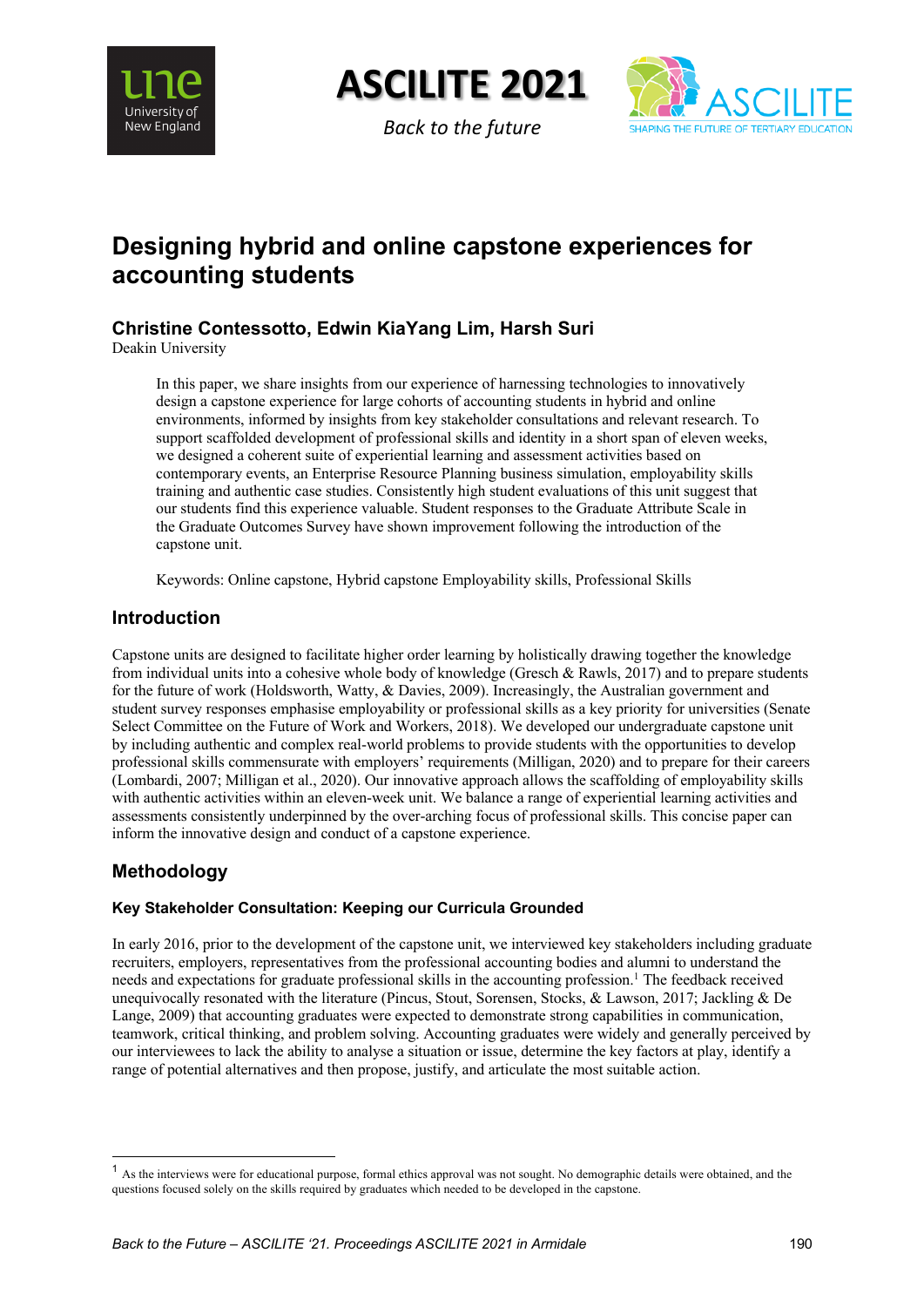### **Designing the Curriculum**

Our capstone design addresses stakeholder concerns in these issues by achieving the following two objectives. Our first objective was to enable students to explore the role of accounting in a contemporary business environment where the accountant provides and analyses information in a multi-faceted context, and where different business operations and decisions intersect. Our second objective was to enable students to gain and refine skills in seeking and obtaining employment. Our curricula and assessment comprise four components as shown in Figure 1 with the overarching theme of providing authentic learning and enhancing students' professional and personal brand to enhance employability over eleven weeks. The specific content covered in each component is regularly refreshed by incorporating inputs from industry experts, including trending industry topics, professional issues that matter to graduates, graduate employability seminars conducted by the professional accounting bodies, and insights from our Accounting Advisory Board.

#### **Figure 1. The four components and structure of our capstone unit**



### **Linking Theory to Practice (Weeks 1-3)**

The first component of the unit bridges the gap between theory and practice where students apply theories and prior knowledge of accounting/business to make informed, responsible and ethical business decisions. To achieve this, we developed several innovative learning activities, including a substantial forensic accounting activity that manifests problem-based learning where students assume the role of forensic accountants and work in teams to meaningfully construct their own knowledge per the 'FIRDE' framework proposed by Stanley and Marsden (2012). Specifically, teams synthesise facts from the forensic case, share ideas and identify questionable accounting treatments, research applicable accounting standards and principles, make a collaborative evaluation and decision, and execute by communicating or actioning the appropriate accounting treatments for the detected accounting irregularity, controversy, or fraud. Next, students engage with contemporary accounting and business issues presented in industry reports and the media, where they apply theories to evaluate practices and balance financial, non-financial and ethical considerations. These activities prepare students for the first assessment task in the form of a business report where they critically address a contemporary accounting/business issue to specified stakeholders undertaking several theoretical lens/perspectives and independent research. This simultaneously develops students' professional skills relating to communication and critical thinking. This assessment task is weighted at 20% of total marks.

#### **Simulation Experience (Weeks 4-6)**

In the second component of the unit a cloud-based Enterprise Resource Planning simulation, MonsoonSIM, is used. Students working in a simulated environment develop important professional skills, such as communication, problem solving and teamwork, while receiving continuous feedback and opportunities to practise (Lateef, 2010). MonsoonSIM requires students to work in teams to apply their accounting and commerce knowledge to run a business. The activities we designed within the simulation engage students in critical thinking and decision-making across 14 interdependent business divisions (e.g., finance, marketing, warehouse, procurement, etc). To scaffold learning, we configure the number of business decisions, the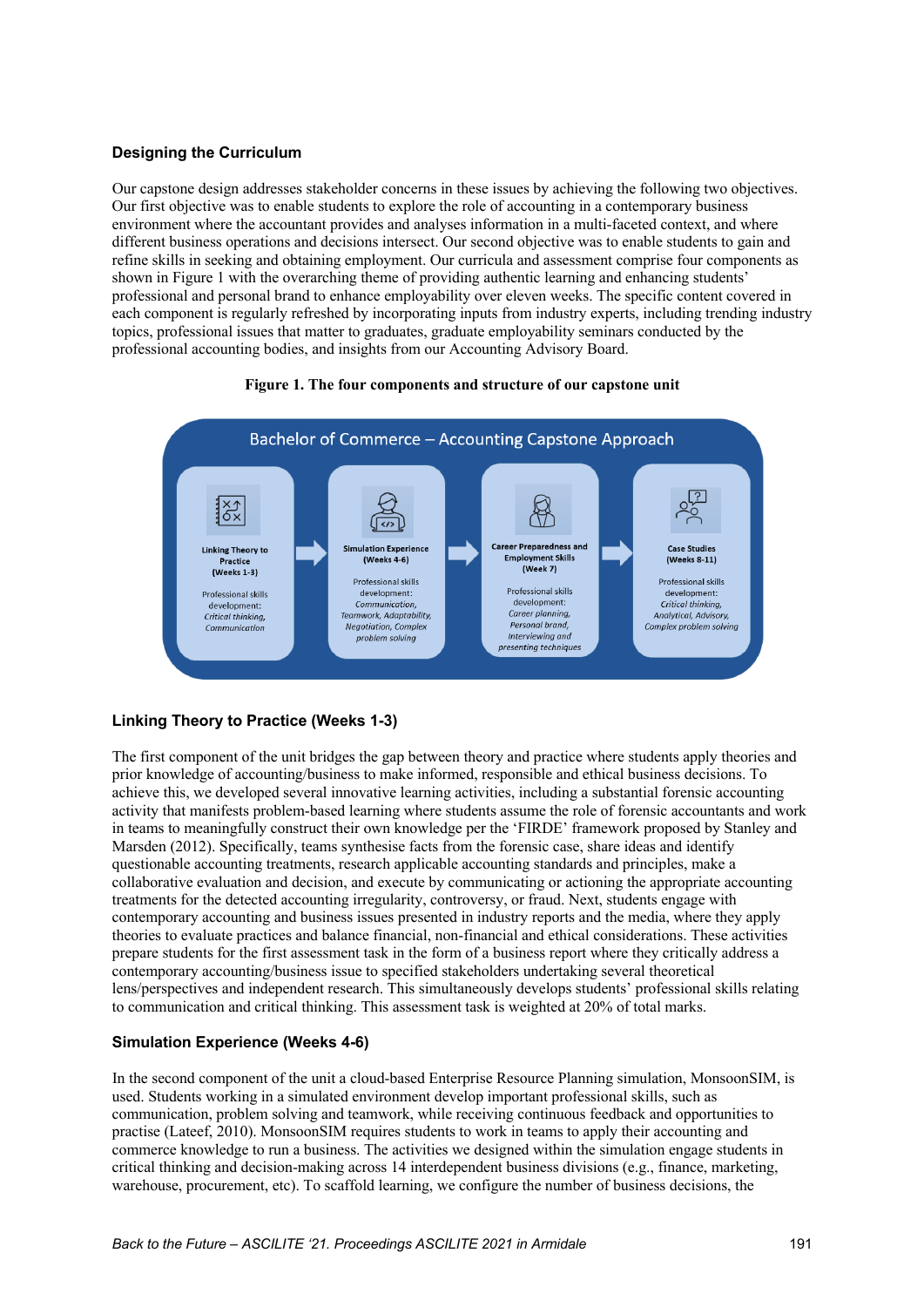complexity of the decisions, and the business environment, resulting in students being continually challenged under different scenarios, constraints, and modules in each learning week. Students progressively develop their skills in managing a range of accounting related decisions based on financial, operational and market information. This experiential simulation allows students to learn 'by doing' and fosters strategising in situations fraught with "volatility, uncertainty, complexity and ambiguity" (Leong & Ma, 2019, p. 15). The simulation experience fosters experiential learning (Kolb,1984); both success and failure in the simulated environment (concrete experiences) trigger understanding of how accounting information and integrated thinking inform sound business decision making (reflective observation), which formulate students' business and advisory approach (abstract concepts) that will be applied in their future roles (active experimentation).

One great advantage of this simulation is that the student businesses sell the same products and therefore compete against each other in the class for customers and employees. This provides an interesting intersection between collaboration and competition. Students learn to collaborate and negotiate in a team for internal allocations of resources and cross-functional spending whilst setting a congruent goal for team success. Periodically in classes, the simulation is paused, and the lecturer provides comparisons (in numbers and in graph form) of the various team businesses which allows students to reflect and proactively review team decisions and manage business challenges. Students also discover that their business decisions do not always achieve the results they expected, requiring them to consider cause and effect and contrast their actions with their competitors (Milohnić & Licul, 2018). We encourage teams to run the 'best' business by setting different key performance targets each week, including a range of financial and non-financial performance measures, which motivates students to make comprehensive, balanced, and adaptive decisions.

This simultaneously develops students' professional skills in communication, teamwork, adaptability, and complex problem solving. As these stimulating activities simulate real life, they are conducive in shaping students' expectations about the organisational dynamics that they are likely to encounter in their professional lives (Schwering, 2015). We designed summative assessment tasks to ensure students could demonstrate how their strategy, decisions and team interactions based on accounting information impacted business performance and evidenced the professional skills required in the workplace. Our tasks assess students' professionalism in managing their business, oral presentation skills in evaluating their strategies and decisions, and a business report analysing the effects of their strategy and the prevailing economic conditions on their business' financial reports. As each team adopts different strategies and generates distinct business outcomes, the assessment maximises authenticity. This assessment task is weighted at 30% of total marks.

#### **Career Preparedness and Employment Skills (Week 7)**

The third component of the capstone directly focuses on employment application and interview skills. Thirunavukarasu et al. (2020) observe significant gaps in student career preparedness. By embedding employability skills in the curriculum in a scaffolded approach across all years of the degree and formally assessing career skills, we encourage students to engage in their career planning (Jackson & Tomlinson, 2020). We collaborated with learning designers from our university's Graduate Employment Division in designing interactive seminar activities that guide students on interviewing and presenting techniques. This includes researching organisations, deconstructing, and understanding the requirements in a position description, handling interview questions, and how to effectively articulate their personal brand and evidence of their professional skills and achievements using the STAR (Situation, Task, Action, Result) framework. These equip students with necessary skills for the assessment task in which they undertake an online interview captured by the Montage software, or design a self-recorded pitch tailored to their application for a graduate position in the accounting profession. Montage is a cloud-based asynchronous video interview product. The learning and assessment are directly related to the professional skills of self-management (e.g., career readiness) and communication. This assessment task is weighted at 20% of total marks.

#### **Case Studies (Weeks 8-11)**

Finally, the fourth component requires students to analyse three case studies, individually, in teams and then class wide. We developed the cases in-house to specifically connect with recent corporate issues relating to accounting, ethics, governance, society, and the environment. Case studies encourage higher order thinking and often require students to undertake further research to evaluate the issues from different perspectives (Bonoma, 1989). Deep engagement, discussion and diverse perspectives exchanged with their peers enhance students' ability to formulate rigorous and comprehensive evidence-based analysis and reflect on the impacts of their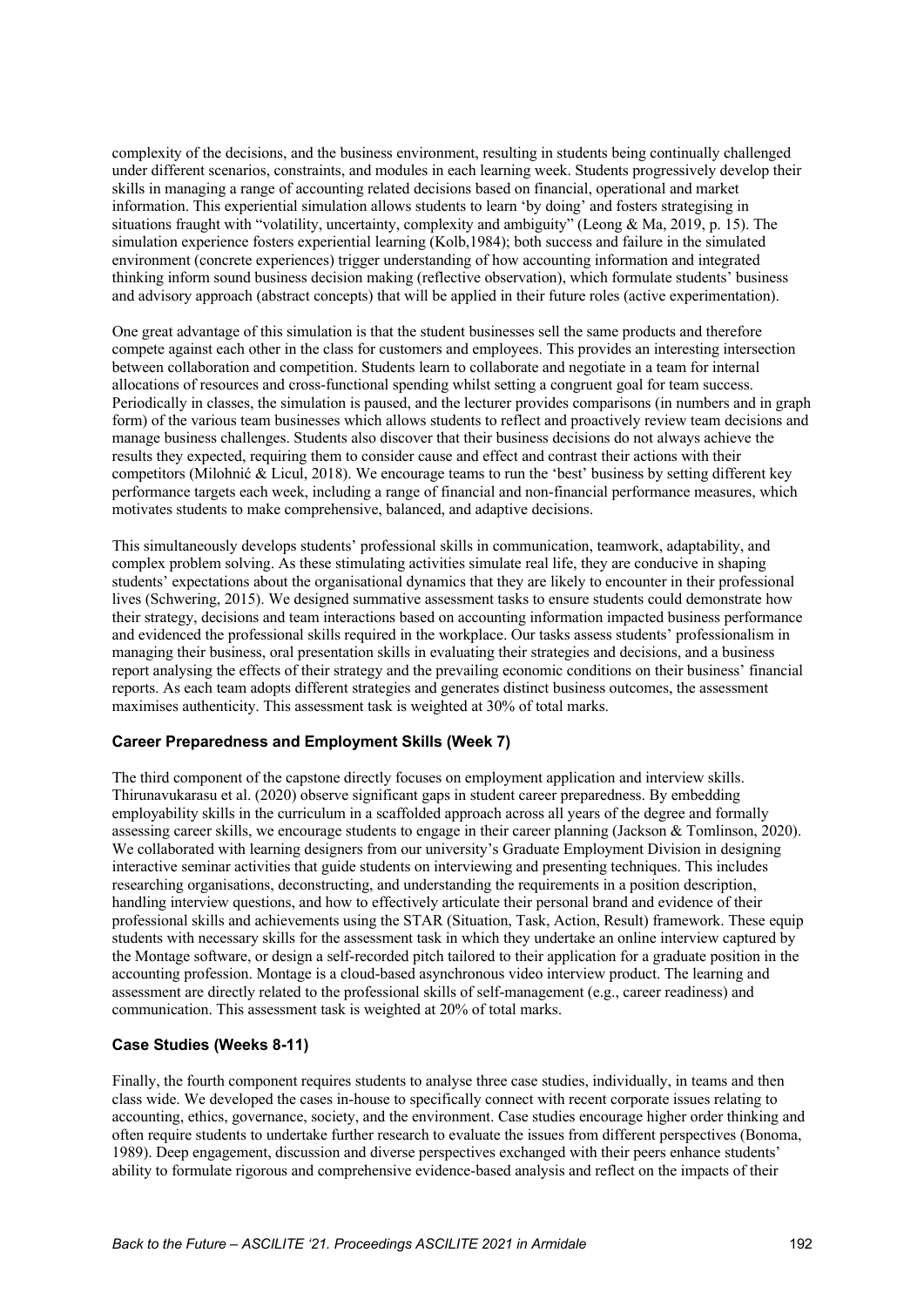suggested solutions on the organisation and its broader community (Cullen, Richardson & O'Brien, 2004). In these activities students hone their advisory and professional skills, particularly critical thinking and problem solving. This assessment task is weighted at 30% of total marks.

Our capstone unit was first offered in Trimester 1 2017 and continues to be offered every trimester. We deliver the seminars to on-campus students in a computer room equipped with facilities designed for collaboration and active learning. Seminars for online students are offered through BlackBoard Collaborate Ultra/Zoom using break out rooms to enable group discussions. Our online delivery experience for off-campus students enabled us to move smoothly to online learning for all students during the pandemic.

### **Results and Discussions**

### **Challenges**

Our student cohort consists of a mix of on-campus and online students, school leavers and mature aged learners. We were able to foster authentic experiences for both on campus and online students. However, the interactive nature of the unit required online students to attend classes at specific times. This was challenging for some online students who have other commitments and can be located in different time zones to our university.

Mature aged students often had considerable work experience. While some reported that the employability task was of less value to them, others found new insights and raised self-awareness to constantly improve their employability and reposition their personal/professional brand to become more competitive and respond to the constantly changing professional environment.2

#### **Impact**

Over 2,500 students have completed this capstone. The capstone replicated authentic real-world experiences where online students worked together collaborating and experiencing the dynamics of working in distributed teams to understand the importance of teamwork and collaboration. Using an off-the-shelf industry-relevant cloud-based simulation software, enabled us to focus our attention on the learning activities and avoid other externalities of setup, support and delivery of the simulation tool.

Lecturers in the unit observed students quickly learn to approach problems from different angles, communicate effectively in their teams, and engage in meaningful class discussions without much teacher intervention. The end of trimester student evaluations conducted by the university indicate continued satisfaction with the unit with outcomes significantly above our Faculty averages. Student evaluations on the statement 'Overall, I am satisfied with this unit' consistently receive agreement of over 90%.

By engaging students in solving authentic complex problems through a coherent suite of technology enhanced learning and assessment activities, this unit significantly contributed to developing professional identity and skills among our large cohorts. By paying careful attention to avoiding extraneous cognitive load, the unit promotes deep approaches to learning (Prosser & Trigwell, 1999). Despite the complexity and multiplicity of learning and assessment activities in this unit, on an average more than 90% students have consistently agreed with the following statement across all the offerings thus far: The workload in this unit is appropriate to the achievement of the learning outcomes. Student feedback in the standard University evaluations supported these observations.

An example of alumni feedback we have received is<sup>3</sup>:

…This unit provided me with the essential tools to become the best accounting professional to date and has allowed myself to flourish in an array of roles since it's completion. The unit taught me the core components of teamwork, communication and critical thinking and their application into real world accounting situations a professional may undertake. Overall, the unit, brilliantly incorporates all the core principals an accountant will use in their professional career and it's teaching is world class! I'm grateful to have been a graduate of such a uplifting program …

<sup>&</sup>lt;sup>2</sup> A survey and focus group were conducted related specifically to the employability aspect of the unit to obtain student feedback on this task. University ethics approval was obtained for these activities which are reported in full in another working paper. <sup>3</sup> Used with permission.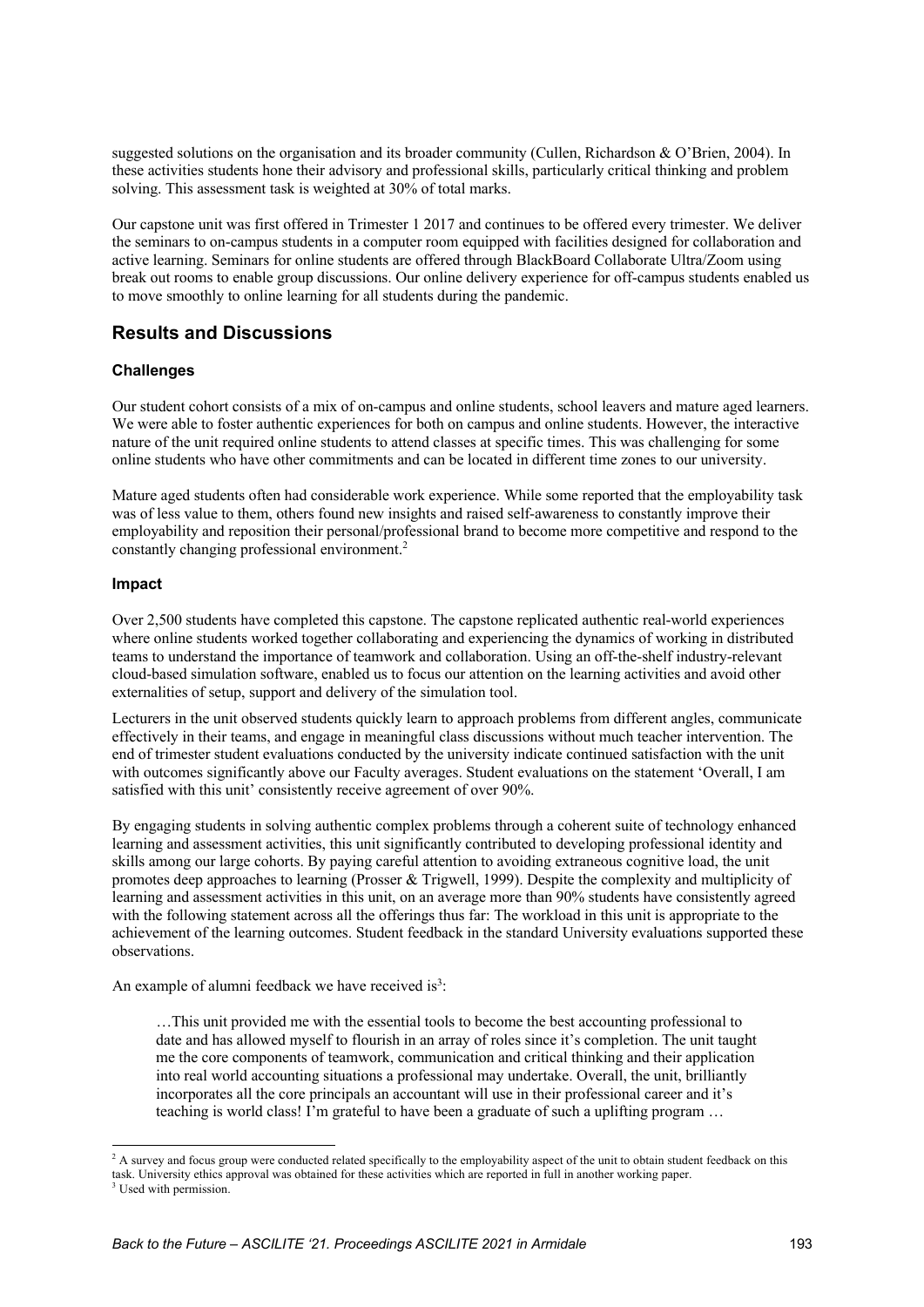|  | Table 1. Graduate Attribute Scale in the Graduate Outcomes Survey (2017 versus 2020)4 |  |  |  |  |
|--|---------------------------------------------------------------------------------------|--|--|--|--|
|--|---------------------------------------------------------------------------------------|--|--|--|--|

| Year                                          | 2017 | 2020  |
|-----------------------------------------------|------|-------|
| Number of responses from accounting graduates | 81   | 50    |
| Graduate Attribute Scale                      |      |       |
| <b>Development of foundation skills</b>       | 84%  | 85.4% |
| Ability to work collaboratively               | 71%  | 79.6% |
| Ability to solve problems                     | 82%  | 85.4% |
| Ability to integrate knowledge                | 84%  | 83.3% |

Table 1 shows a significant improvement in our graduates' perceptions of their capabilities to work in teams and solve problems, skills highly valued by potential employers. We believe our capstone unit, which has an underlying focus on employability, professional and technical skills, has contributed to accounting graduates' job-readiness.

# **Conclusion**

Accounting education is underpinned by strong regulatory requirements and a need to prepare graduates who can communicate effectively and respond proactively to the needs of stakeholders, apply theoretical knowledge to authentic situations, and address complex, challenging, diverse and uncertain problems. Informed by insights from key stakeholder consultations and relevant research, we redesigned our capstone unit to leverage the power of digital technologies in providing authentic learning and assessment experiences, requiring students to integrate and apply their learning from individual units (Holdsworth, Watty, & Davies, 2009). Through this paper, we have shared key transferable insights from our experience as encapsulated in Figure 1. We invite more conversations within the ASCILITE community about sharing innovative approaches to technology enhanced capstone design for enhancing professional identity and skills development of large cohorts of students. We also call for adapting and refining our framework within the same or different disciplines based on their specific contexts.

### " **References**

- Bennett, D. (2018). Embedding employability thinking across Australian higher education. Canberra: Bennett, D. (2018). Embedding employability thinking across Australian higher education. Canberra: Australian Government, Department of Education and Training.
- Bonoma, T. (1989). Learning with cases. Boston: Harvard Business School.
- Cullen, J., Richardson, S. & O'Brien, R. (2004). Exploring the teaching potential of empirically-based case studies. *Accounting Education: An International Journal, 13*(2), 251-266. https://doi.org/10.1080/09639280420001676648
- Gresch, E., & Rawls, J. (2017). Secrets to success: Business skills and knowledge that students find most useful in succeeding in a capstone course simulation. *Journal of Education for Business, 92*(7), 358-367. https://doi.org/10.1080/08832323.2017.1393375
- Holdsworth, A., Watty, K., & Davies, W. M. (2009). Developing Capstone Experiences. Centre for the Study of Higher Education, The University of Melbourne.
- Jackson, D., and Tomlinson, M. (2020). Investigating the relationship between career planning, proactivity and employability perceptions among higher education students in uncertain labour market conditions. Higher Education 80:435-55. https://doi.org/10.1007/s10734-019-00490-5
- Jackling, B., & De Lange, P. (2009). Do accounting graduates' skills meet the expectations of employers? A matter of convergence or divergence. *Accounting Education, 18*(4-5), 369-385. https://doi.org/10.1080/09639280902719341
- Kolb, D. (1984). Experiential Learning: Experience as the Source of Learning and Development. Prentice-Hall. https://doi.org/10.1080/09639280902719341
- Lateef, F. (2010). Simulation-based learning: Just like the real thing. *Journal of Emergencies, Trauma, and Shock,* 3(4), 348-352. https://doi.org/10.4103/0974-2700.70743
- Leong, J., & Ma. N. (2019). Using experiential learning theory to improve teaching and learning in higher education. *European Journal of Social Science Education and Research, 6*(1), 15-23. https://doi.org/10.26417/ejser.v6i1.p123-132

<sup>4</sup> Data used with university permission.